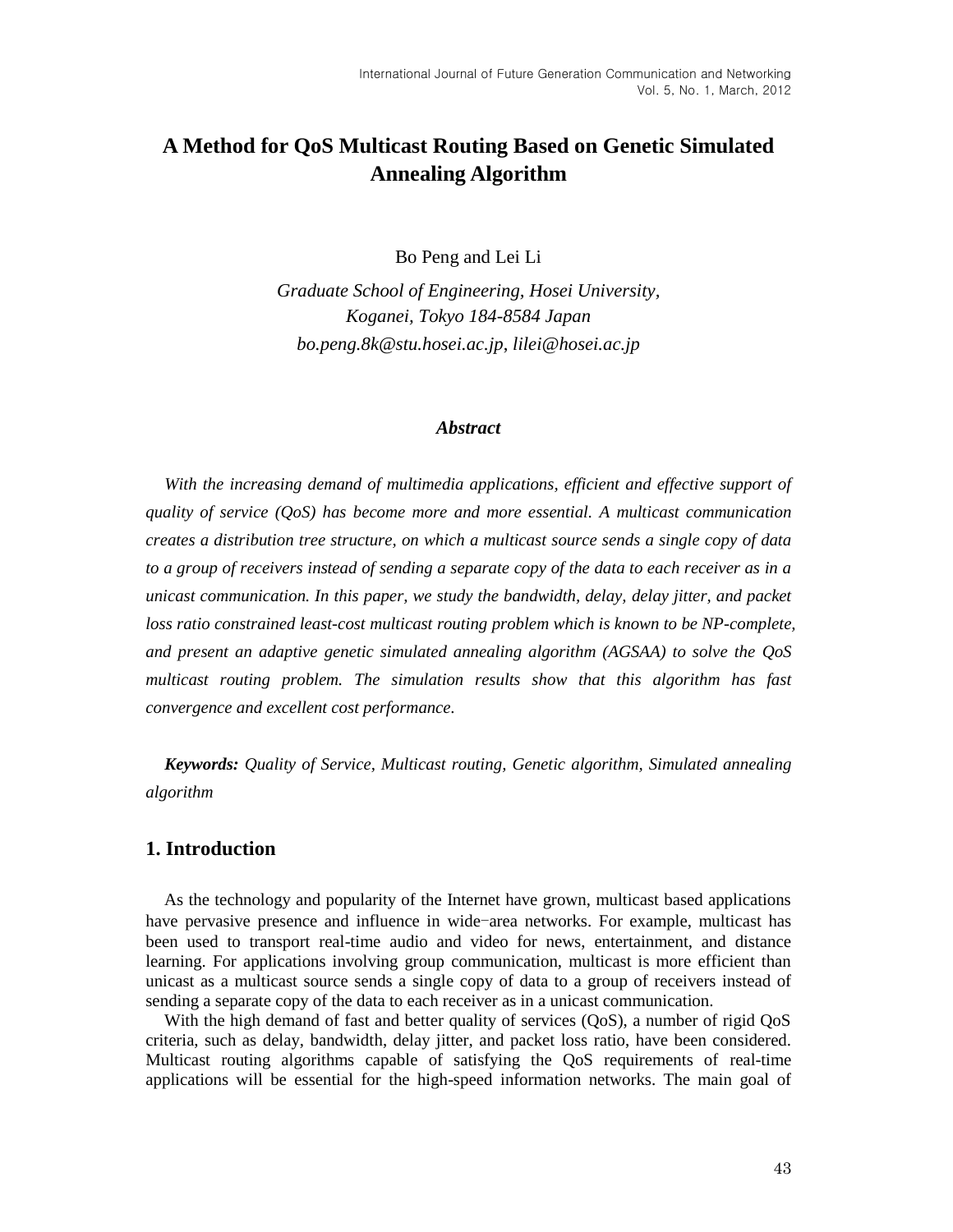multicast routing algorithm is to minimize the communication resources used by the multicast session. This is achieved by minimizing the cost of the multicast tree, which is the sum of the costs of the links in the multicast tree.

The least-cost multicast routing problem is known to be NP-Complete. Most of the multicast routing algorithms use heuristic algorithms, such as the Kompella-Pasquale-Polyzos (KPP) heuristic [2], the Bounded Shortest Multicast Algorithm (BSMA) heuristic [3] and others. However, the simulation result has shown that most of the proposed heuristic algorithm either work too slowly or cannot compute QoS constrained multicast trees with low costs. Since deterministic heuristic algorithms for QoS constrained multicast routing are usually very slow, methods based on computational intelligence such as neural networks, genetic algorithms (GA) and ant colony optimization [algorithms](/wiki/Algorithm) (ACO) have been proposed for solving the QoS multicast routing problem. In the field of computational intelligence, GA-based algorithms have emerged as powerful tools for solving NP-complete constrained optimization problems. Several GA-based algorithms [1] [4-12] have been proposed for solving the QoS multicast routing problem. Xiang et al. [1] have proposed a GA-based algorithm for QoS multicast routing in general case. This algorithm adopts the one-dimensional binary code as the encoding scheme of GA, but this encoding scheme makes the algorithm too complicate. Wang et al. [7] have proposed an efficient GA-based algorithm for delay-constrained least-cost multicast routing problem. They have used a tree data structure for genotype representation, but this algorithm is lack of local search ability.

Aiming to those shortage, this paper presents a new adaptive genetic simulated annealing algorithm (AGSAA) for QoS multicast routing. This algorithm combines GA and SA adequately. The SA has the character of probability-sudden-jump so as to be able to escape from the local optimum and approach the global minimum. The character of SA is used to avoid the premature convergence of GA. GA has the character of parallel processing and high convergence speed. The character of GA is used to avoid the lower convergence speed of SA [15].

#### **2. Problem Description and Formulation**

A network can be expressed as a weighted graph  $G = (V, E)$ , where *V* is the set of nodes representing routers, E is the set of links that connect the routers. Let  $P_T(s, d_i)$  be the route from source node  $s \in V$  to destination node  $d_i$ .  $T(s, M)$  is a multicast tree.  $M \in \{V - \{s\}\}\$ is destination nodes set in multicast tree.

Let  $R^+$  be non-negative real numbers set. For each link  $e \in E$ , five non-negative real value functions can be defined: cost function  $Cost(e): E \to R^+$ , delay function  $Delay(e): E \rightarrow R^+$ , bandwidth function *Bandwidth*(e):  $E \rightarrow R^+$ , delay jitter function Delay\_jitter(e):  $E \to R^+$ , packet loss ratio function  $Packet\_loss(e)$ :  $E \to R^+$ .

The total cost of multicast tree  $T(s, M)$  is defined as the sum of the cost of all links in that tree and can be given by

$$
cost(T(s, M)) = \sum_{e \in T(s, M)} Cost(e)
$$
 (1)

 $P_T(s, d_i)$  is the routing path between source node *s* and destination node  $d_i$  of multicast tree  $T(s, M)$ , which has following relations: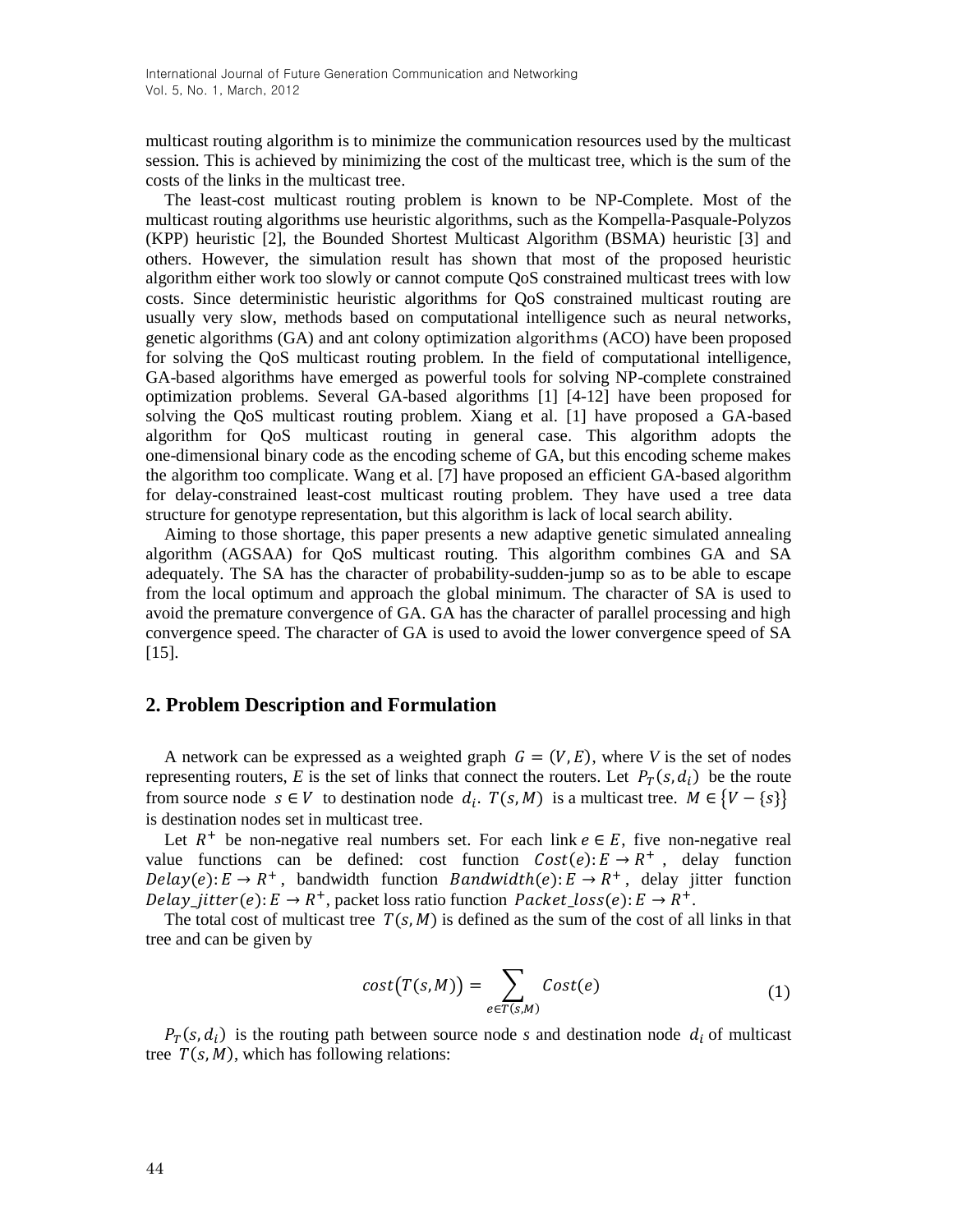$$
Delay(P(s, d)) = \sum_{e \in P_T(s, d_i)} Delay(e)
$$
 (2)

$$
Bandwidth(P(s, d)) = min_{e \in P_T(s, d_i)} \{Bandwidth(e)\}
$$
\n(3)

$$
Packet\_loss(P(s, d)) = 1 - \prod_{e \in P_T(s, d_i)} [1 - Packet\_loss(e)] \tag{4}
$$

$$
Delay\_jitter(P(s, d)) = \sum_{e \in P_T(s, d_i)} Delay\_jitter(e)
$$
\n(5)

The QoS multicast routing problem can be described as follows: Given network graph  $G$ , a source node s, a set of multicast destination nodes  $M$ , and the delay constraint  $D_{max}$ , delay jitter constraint  $Df_{max}$ , bandwidth constraint  $B_{min}$  and packet loss ratio constraint  $PL_{max}$ . The problem is defined as minimization of the cost function  $cost(T(s, M))$  subject to the following conditions [16]:

- *1.*  $Delay(P_T(s, d_i)) \leq D_{max}$
- 2. Bandwidth $(P_T(s, d_i)) \geq B_{min}$
- 3. Dealy\_jitter( $P_T(s, d_i)$ )  $\leq D_{max}$
- 4.  $Packet\_loss(P_T(s, d_i)) \leq PL_{max}$

#### **3. Genetic Algorithm**

Genetic algorithm (GA) is a part of evolutionary computing. Genetic Algorithms were first proposed by Holland (1975) [22] and more recently reviewed and enhanced by Goldberg (1989) [23], Forrest (1993) [24] and many others. The genetic algorithm is an optimization technique derived from the principles of evolutionary theory. It has been applied to a myriad of optimization problems, such as the function optimization, traveling salesman problem, neural network optimization and others. It is also an efficient search method that has been used for path selection in networks.

An implementation of a genetic algorithm begins with a population of chromosomes (individuals). The evolution of individuals is based on the laws of natural selection and genetic information recombination within the population. A "fitness" value is assigned to each member of the population by a fitness function that gives a measure of the solution quality. The fitter chromosomes are then selected to produce offspring for the next generation in such a way that those chromosomes which represent a better solution to the target problem are given more chances to reproduce than those chromosomes which are poorer solutions.

The main operators of genetic algorithm are selection, crossover and mutation. The genetic operators give each individual the chance of optimization and ensure the evolutionary tendency with the selection mechanism of survival of the fittest. Crossover simply combines the symbol strings of two parents to form two new individuals with different chromosome string that inherits solution characteristics from both parents. However, crossover cannot produce information that doesn't already exist within the population. Mutation covers this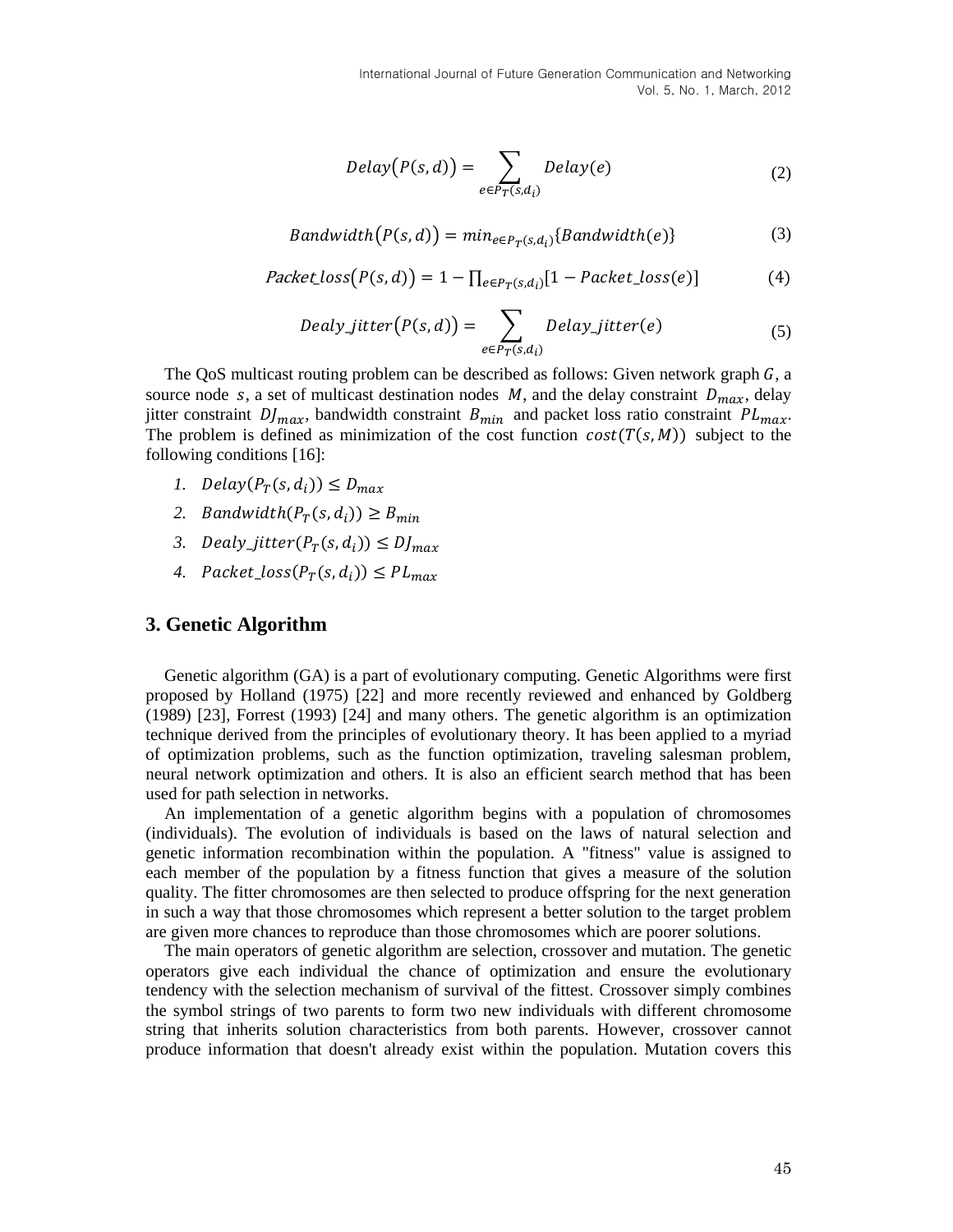need by injecting new information in the produced chromosome string. The injection is done by randomly altering symbols of the chromosome [13].

# **4. Simulated Annealing Method**

Simulated annealing algorithm (SA) is based on the annealing process in the physics of solids. It is observed that a metal body heated to high temperature cools slowly and tends to a state with the least internal energy. The goal is to bring the system, from an initial state, to a state with the minimum internal energy. SA regards the optimization problem as a physical system and the value of the objective function as its internal energy. With this analogy, annealing is the process of determining a solution with the least value of the objective function [14, 20]. The flowchart of the SA is shown in Figure 1.



**Figure 1. Flowchart of the Simulated Annealing Algorithm**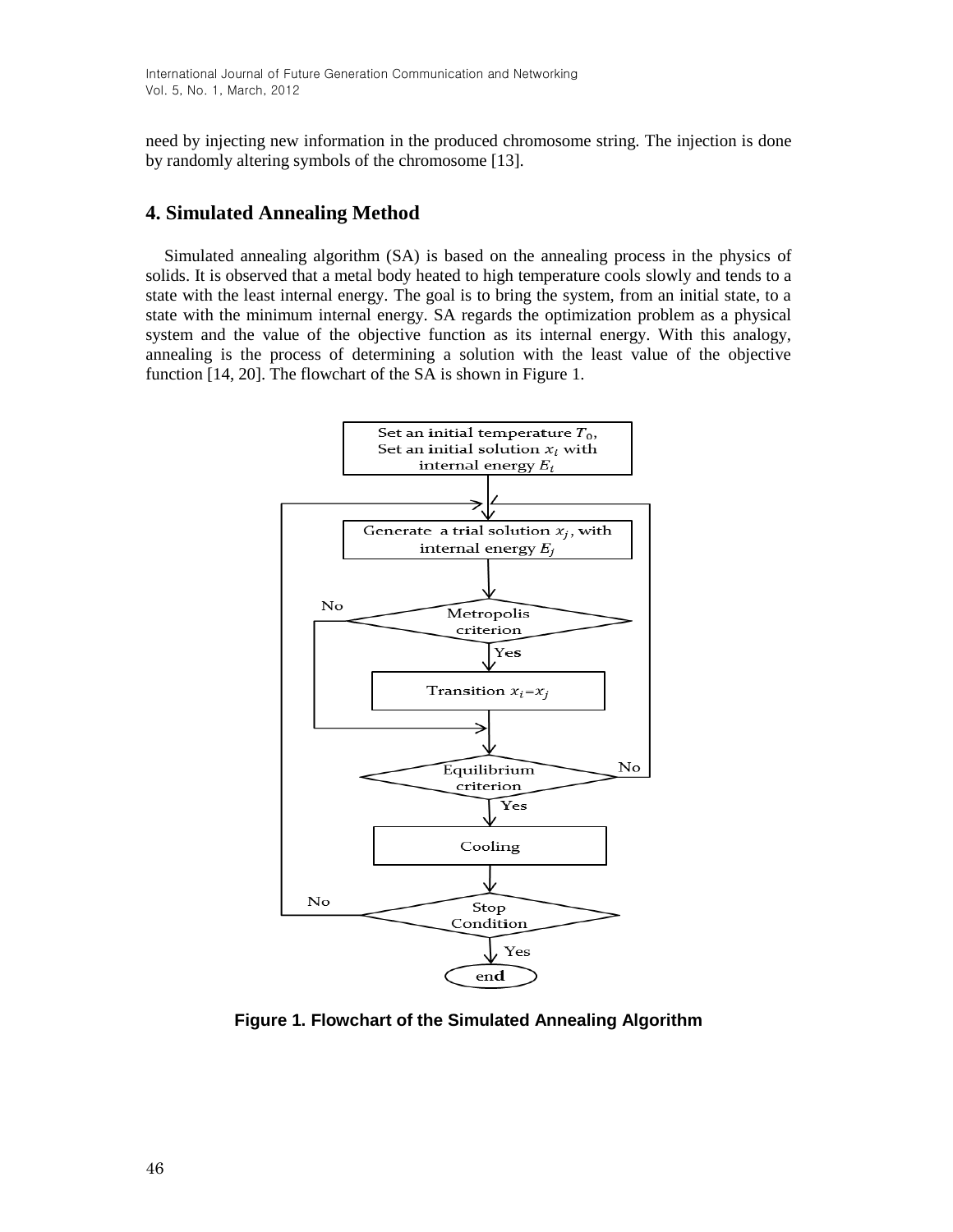## **5. The Proposed AGSAA Algorithm**

#### **5.1. Pre-processing Phase**

Firstly, we concern about the bandwidth constraint. We delete all the links, which their bandwidth are less than the minimum required bandwidth.

#### **5.2. Initial Population**

The creation of the initial population in this paper is based on Dijkstra *kth* shortest path algorithm.

For each destination node  $d_i \in M$ , we compute least-cost paths from s to  $d_i$  by using Dijkstra kth shortest path algorithm to construct a candidate paths set. Let  $Q_i$  be the candidate paths set for destination node  $d_i$ :

$$
Q_i = \{P_i^1, \dots, P_i^j, \dots, P_i^k\}
$$
 (6)

where  $P_i^j$  is the jth path for destination node  $d_i$ . In this paper, we select  $k = 20$  in our experiments. For example, a topology of a multicast network is shown in Figure 2, and the cost of each link is defined. Node 1 is source node, and destination nodes set is (4, 6, 7, 8). Table 1 shows the candidate paths set for destination node 7.

A multicast tree  $T(s, M)$  is encoded as an array of  $m = |M|$  elements, where each element is a path from source node s to a destination node  $d_i \in M$ , i.e.,  $T(s, M)$  $\{p_1, p_2, ..., p_m\}$ , where  $p_i = p(s, d_i)$ ,  $d_i \in M$ ,  $p_i$  is a path selected from the candidate paths set of destination node  $d_i$ . The relation between chromosome, gene, and candidate paths set is shown in Figure 3.



**Figure 2. Topology of a Multicast Network**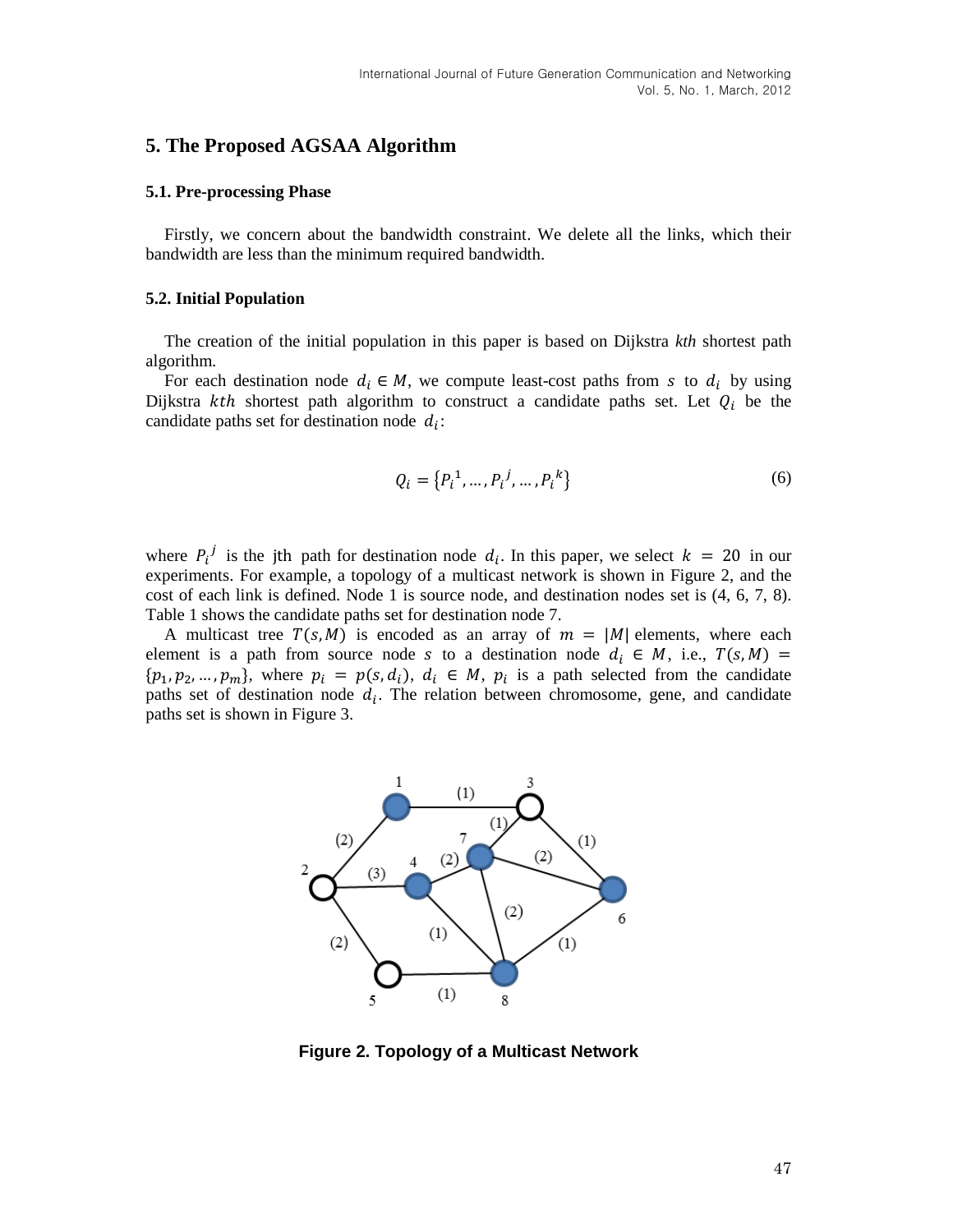International Journal of Future Generation Communication and Networking Vol. 5, No. 1, March, 2012

| Route number | Route list  | Route cost     |
|--------------|-------------|----------------|
| 1            | (1,3,7)     | 2              |
| 2            | (1,3,6,7)   | $\overline{4}$ |
| 3            | (1,3,6,8,7) | 5              |
| $\cdots$     | (1,,7)      | $\cdots$       |
| $\mathbf k$  | (1,,7)      | $\ddotsc$      |

**Table 1. Example of Candidate-paths-set for Node 7**



**Figure 3. Chromosome Structure**

According to the feature of the candidate paths algorithm, we choose a path from every candidate paths set, and the chosen paths can form a multicast tree, which covers all the destination nodes in network. Therefore, we can use the multicast tree to describe the chromosome structure. This process must be called *pop\_size* times to create an initial population, where *pop\_size* is the size of population.

#### **5.3. Fitness Function**

In this paper, we define the fitness function for each individual, the multicast tree  $T(s, M)$ , using the penalty function, as follows:

$$
f(T(s,M)) = f_c \times f_d \times f_{dj} \times f_{pl} \tag{7}
$$

$$
f_c = \frac{\alpha}{\text{cost}(T(s, M))} = \frac{\alpha}{\sum_{e \in T(s, M)} \text{Cost}(e)}
$$
(8)

$$
f_d = \prod_{d_i \in M} \delta_d (Delay(p(s, d_i)) - D_{max})
$$
\n(9)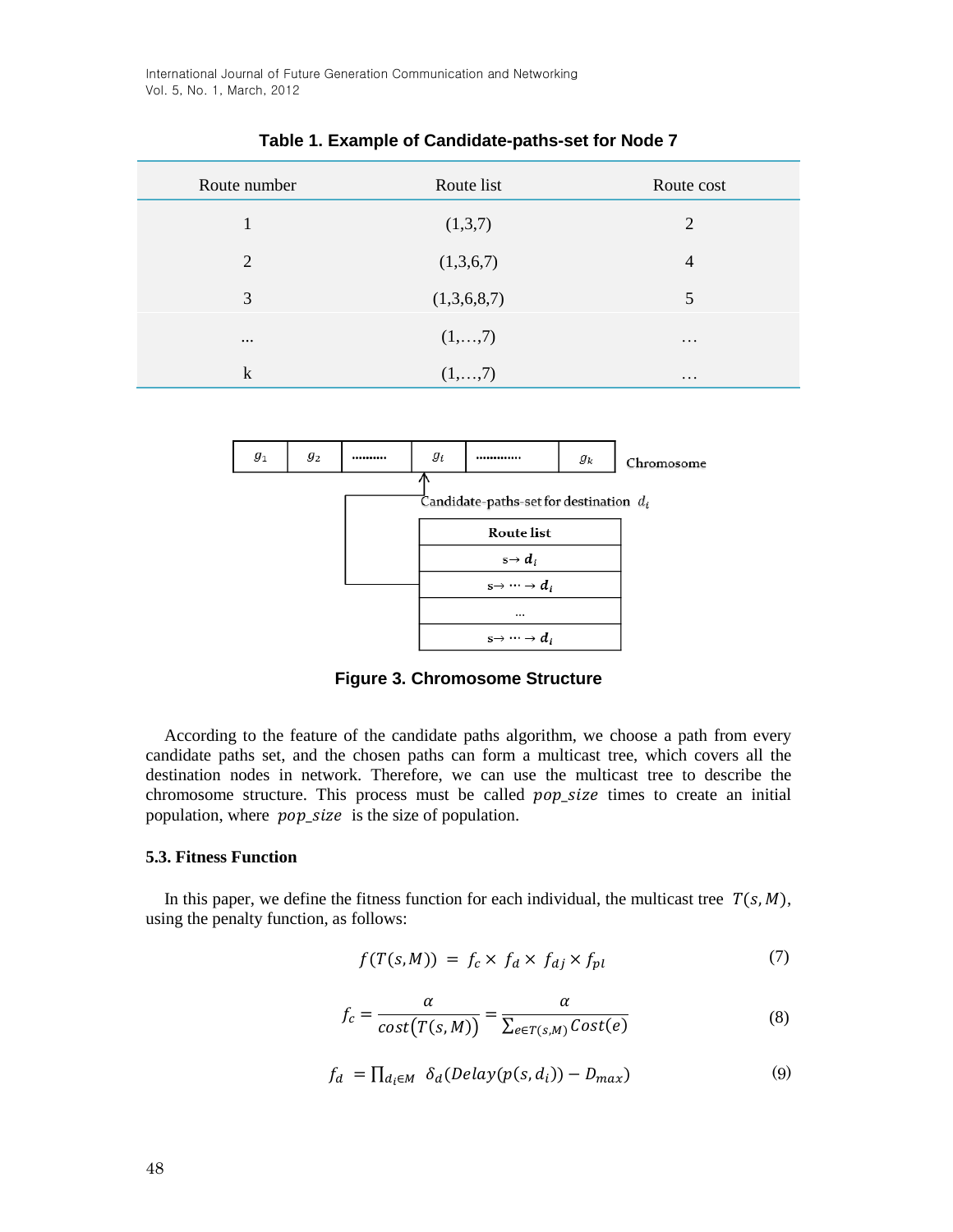International Journal of Future Generation Communication and Networking Vol. 5, No. 1, March, 2012

$$
f_{dj} = \prod_{d_i \in M} \delta_{dj} (Delay\_jitter(p(s, d_i)) - DJ_{max})
$$
 (10)

$$
f_{pl} = \prod_{d_i \in M} \delta_{pl}(Packet\_loss(p(s, d_i)) - PL_{max})
$$
\n(11)

$$
\delta_d = \begin{cases} 1, & T \le 0 \\ r_d, & T > 0 \end{cases}
$$
\n(12)

$$
\delta_{dj} = \begin{cases} 1, & T \le 0 \\ r_{dj}, & T > 0 \end{cases}
$$
 (13)

$$
\delta_{pl} = \begin{cases} 1, & T \le 0 \\ r_{pl}, & T > 0 \end{cases}
$$
 (14)

where  $\alpha$  is a positive real coefficient,  $\delta(T)$  is the penalty function. When the individual satisfies the QoS constraint, its value is 1, or else  $r ( 0 < r < 1)$ . The value of r determines the degree of penalty. In this algorithm, we select  $r_d = r_{dj} = r_{pl} = 0.5$  in our simulation experiments.

#### **5.4. Selection**

Selection operation in this paper adopts roulette wheel selection method and best individual preservation strategy. The probability  $P_i$  that an individual is selected is given by:

$$
P_i = \frac{f(i)}{\sum_{i=1}^{N_{pop}} f(i)}
$$
(15)

where  $f(i)$  is the fitness value of the individual.

#### **5.5 Crossover and Mutation Operation with Adaptive Probability**

Crossover and mutation probability play an important role in GA, and directly affect the convergence of the algorithm. Therefore, the improved adaptive crossover and mutation probability is adopted in this paper [17] [19]. In the improved adaptive genetic algorithm, the crossover probability  $p_c$  and the mutation probability  $p_m$ , are varied depending on the fitness values of the solutions. Crossover probability  $p_c$  and mutation probability  $p_m$ , can be expressed as follows:

$$
p_c = \begin{cases} p_{c1} - \frac{(p_{c1} - p_{c2})(f' - f_{avg})}{f_{max} - f_{avg}} & f' \ge f_{avg} \\ p_{c1} & f' < f_{avg} \end{cases} \tag{16}
$$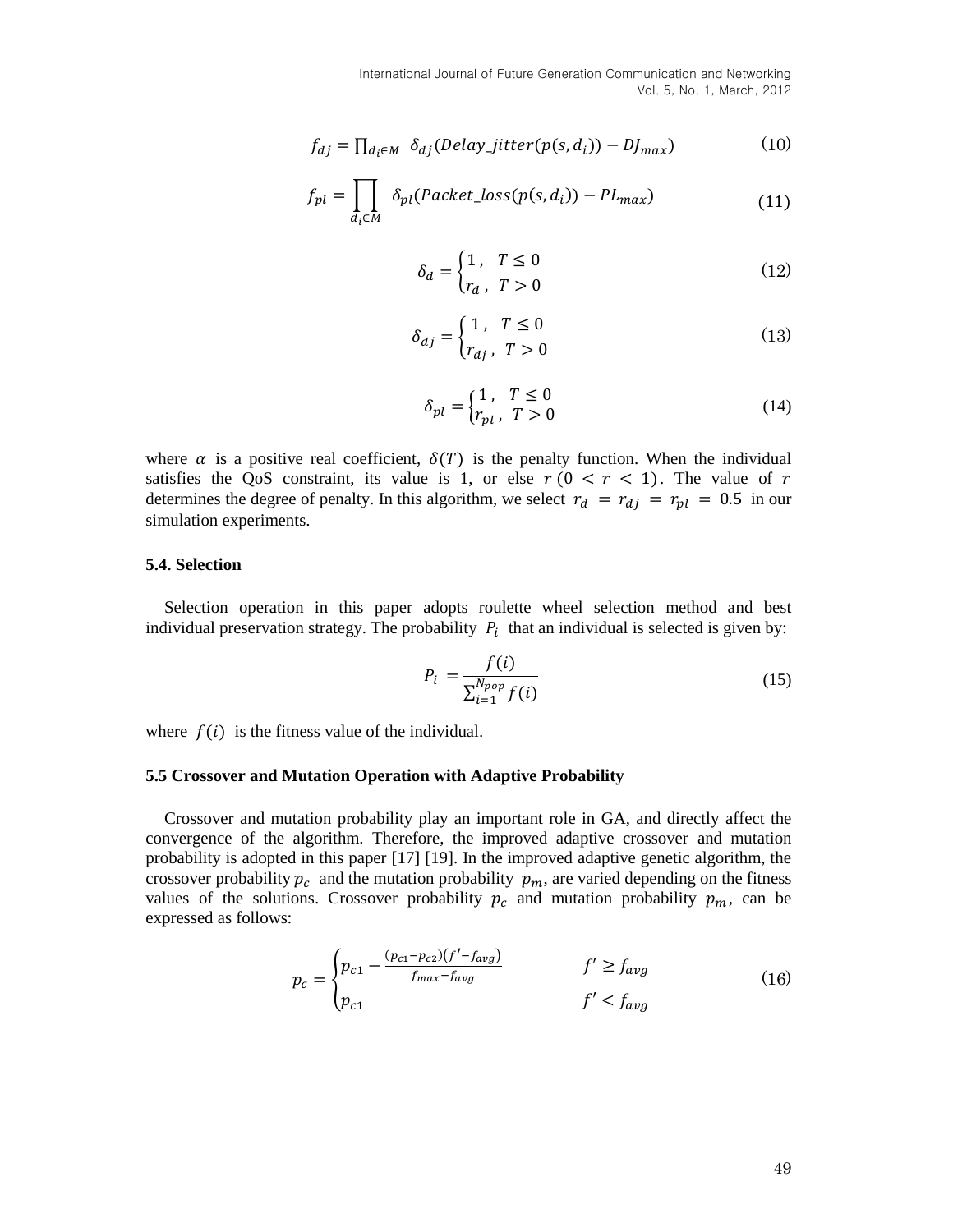International Journal of Future Generation Communication and Networking Vol. 5, No. 1, March, 2012

$$
p_m = \begin{cases} p_{m1} - \frac{(p_{m1} - p_{m2})(f_{max} - f)}{f_{max} - f_{avg}} & f \ge f_{avg} \\ p_{m1} & f < f_{avg} \end{cases} \tag{17}
$$

where  $f_{avg}$  is the average fitness function value in current generation population,  $f_{max}$  is the maximum fitness function value in current generation population,  $f'$  is the larger fitness function value in the two crossover individuals, and  $f$  is the fitness function value of the mutation individual.

In the improved adaptive genetic algorithm, low values of  $p_c$  and  $p_m$  are assigned to high fitness solutions, while low fitness solutions have very high values of  $p_c$  and  $p_m$ . The adaptive crossover and mutation probability can not only improve the convergence rate of the GA, but also prevent the GA from getting stuck at a local optimum.

**5.5.1 Crossover Operation:** In this algorithm, two multicast trees,  $T_F(s, M)$  and  $T_M(s, M)$ , are randomly selected as parents and the crossover operation produces an offspring  $T_0(s, M)$ . The processing of crossover operation is shown as follows:

- step 1 Randomly select two individuals from the population according to the crossover probability  $p_c$ .
- step 2 Select the path with higher value of fitness function between the parents for each destination node  $d_i \in M$  and copy them to the offspring  $T_0(s, M)$  directly.
- step 3 This process is repeated  $pop\_size 1$  times, where  $pop\_size$  is the size of the initial population.

The pseudo code is shown as follow:

Procedure crossover (parent1, parent2) { for i=1 to lengthchrom // lengthchrom is length of chromosome if (parent1 [i] > parent2 [i]) offspring [i]=parent1[i]; else offspring [i]=parent2 [i]; return offspring; }

In this paper the crossover operator selects the paths with higher value of fitness function between two parents for quicker convergence of the genetic algorithm.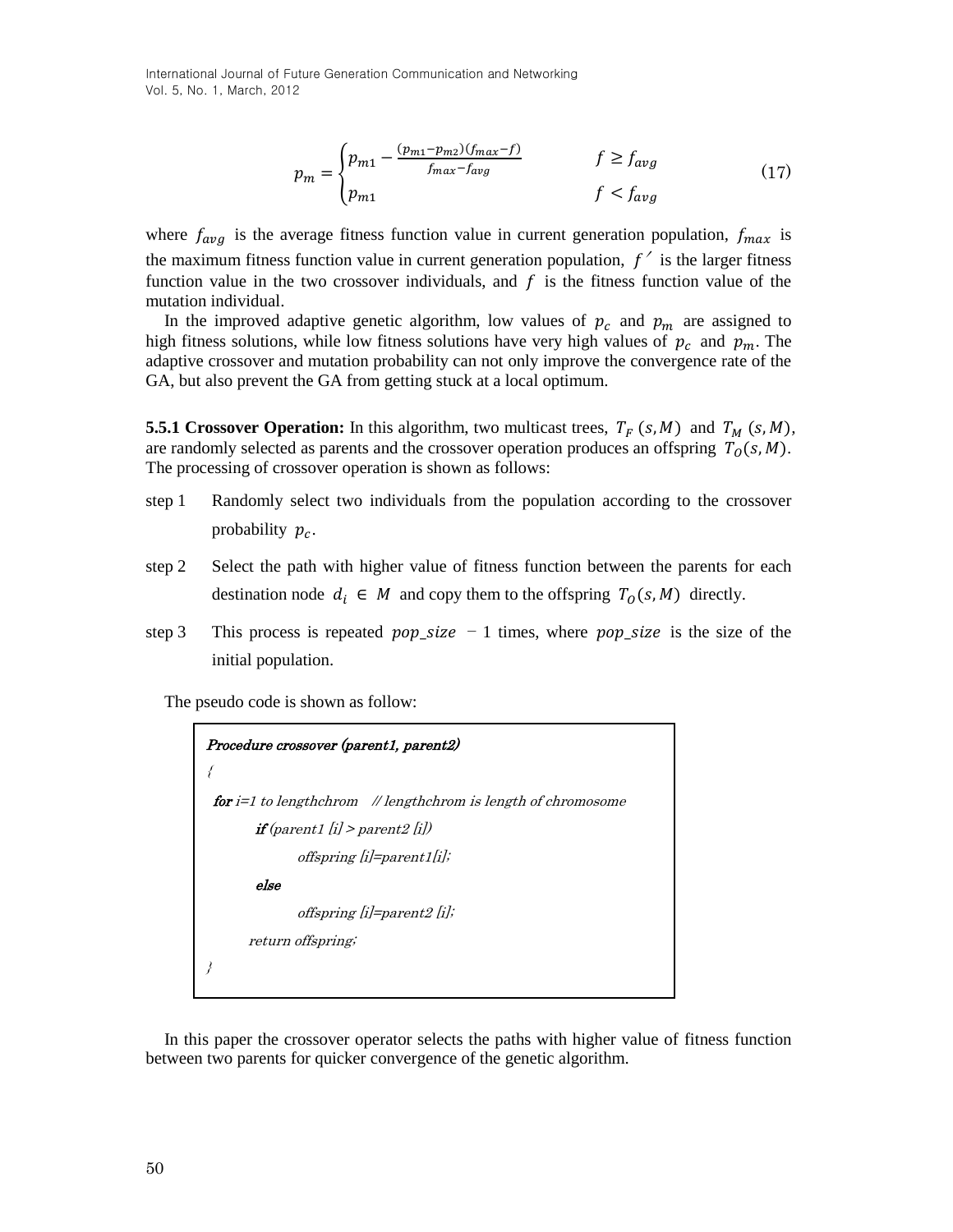**5.5.2. Mutation operation:** The mutation operation is performed according to the probability of mutation  $p_m$ . First, a mutation gene  $q_i$  is selected randomly. Then, the gene  $q_i$  is replaced with a new candidate path  $p_i$ , which is selected randomly from the candidate paths set of the destination node  $d_i$ .

#### **5.6 Simulated Annealing Algorithm**

In this paper, genetic algorithm and simulated annealing algorithm are combined to solve QoS multicast routing problem, where the cost function is just the objective function and the cost value just simulates the internal energy. Metropolis [20] was the first to propose an SA algorithm to simulate this process. SA algorithms approach optimization problems by randomly generating a neighboring solution, and then making successive random modifications.

A neighboring solution is created by parent and accepted with probability  $p$  of the Metropolis criterion. The calculation formula of  $p$  is

$$
p(x_i \to x'_i) = \begin{cases} 1 & f(x'_i) \ge f(x_i) \\ exp\left(-\frac{\Delta f_{x_ix'_i}}{t_k}\right) & f(x'_i) < f(x_i) \end{cases} \tag{18}
$$

where,  $\Delta f_{x_ix'} = f(x_i) - f(x'_i)$ ,  $f(x_i)$  is the fitness value of current solution,  $f(x'_i)$  is the fitness value of neighboring solution. When  $f(x_i') \ge f(x_i)$ , namely, the neighboring solution is better than current solution, neighboring solution individual will be copied into the population of the next generation. When  $f(x_i') < f(x_i)$ , the neighboring solution is accepted by probability  $exp(-\Delta f_{x,x'}/t_k)$ .

In an iteration, the procedure for generating and testing the neighboring solution is repeated for a specified number of trials. The last accepted neighboring solution is then taken as the starting population for genetic algorithm in the next generation. In the next generation, the temperature is reduced according to:

$$
t_k = \alpha \times t_0 \tag{19}
$$

where  $t_0$  is the initial temperature,  $t_k$  is the temperature at the *kth* iteration, and  $\alpha$  is the temperature reduction factor. In this paper, we select  $\alpha = 0.95$  in our experiments. The solution process of SA algorithm continues until the maximum number of iterations is reached or the optimum solution is found.

**5.6.1. Initial Temperature and Initial Solution:** The initial temperature  $t_0$  should be large enough to accept all neighboring solutions with high probability and ensure excellent convergence. In this paper, we select  $t_0 = 9000$ . The population generated by mutation operation of genetic algorithm in the current generation is taken as the initial population of simulated annealing algorithm.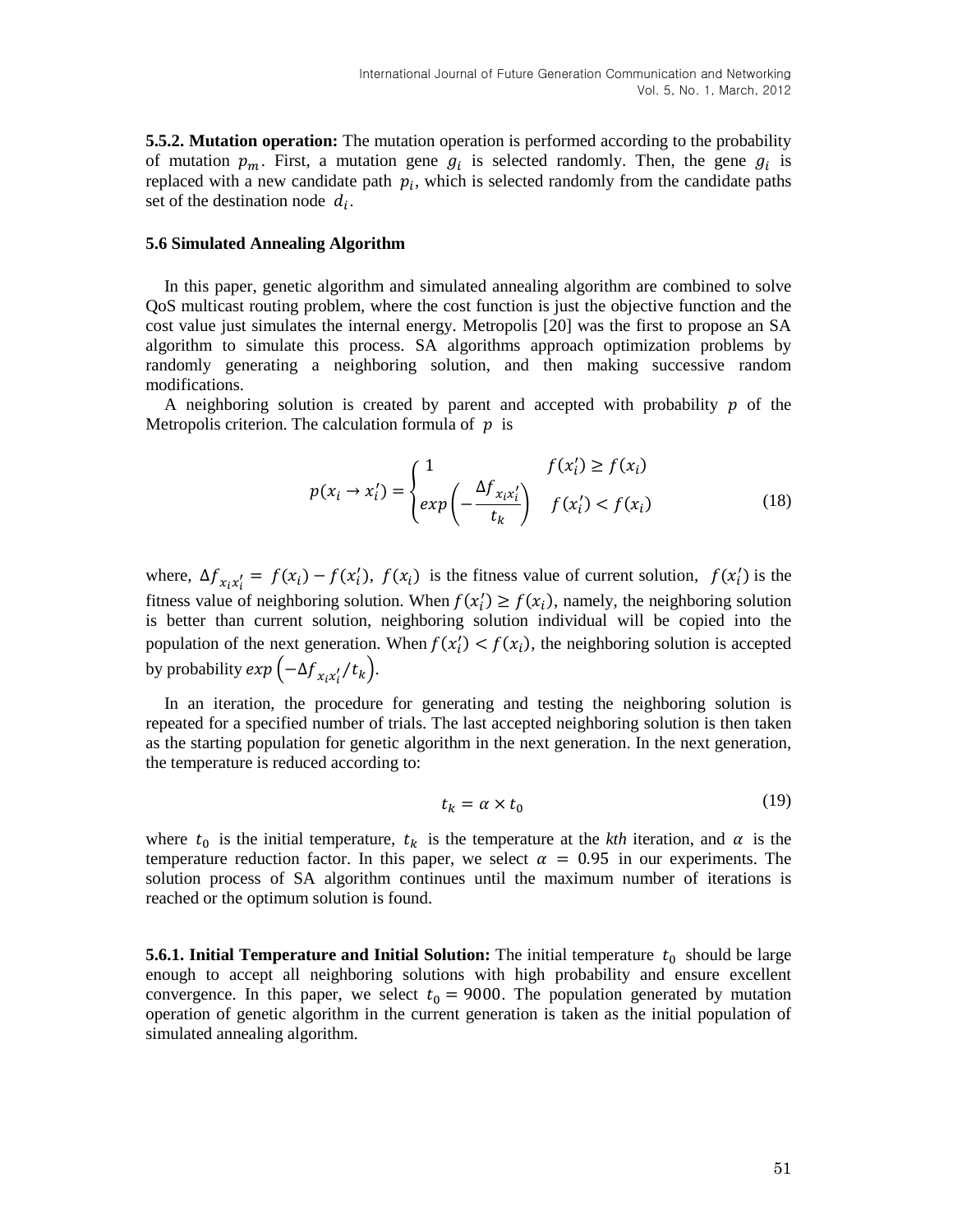**5.6.2. Creating of Neighboring Solution:** For each individual, a gene  $g_i$  is selected randomly. Then, the gene  $g_i$  is replaced with a new path  $p_i$ , which is selected randomly from the candidate paths set  $Q_i$  of the destination node  $d_i$  (i.e.  $Q_i = \{P_i^1, ..., P_i^j, ..., P_i^k\}$ ). Then this new tree is the neighboring solution. The process of creating a neighboring solution is shown in Figure 4.



**Figure 4. Creating of Neighboring Solution**

The flowchart of proposed algorithm AGSAA is shown in Figure 5.

#### **6. Simulations and Discussions**

In this section, we have used the simulation results to compare the performance of the proposed AGSAA algorithm with the Wang-GA-based-algorithm [7].

The experimental simulations are achieved by MATLAB 7.11.0 to implement both algorithms. All simulation experiments are run on a personal computer (Intel Core i7 Processor (3.4GHz), 8.00GB RAM). The network topology is created by Salama graph generator in this experiment [18]. The average degree of each node in the random generated graphs is 4. The degree is close to the average node degree of current networks. The multicast group is randomly selected in the graph. The numbers of network nodes are 20, 40, 60, 80 and 100 nodes respectively, and the size of multicast group is 5.

In this simulation the following parameter settings are achieved: maximum number of generations max generation = 300, size of population  $pop\_size = 60$ , crossover probability  $p_{c1} = 0.9$ ,  $p_{c2} = 0.6$ , mutation probability  $p_{m1} = 0.1$ ,  $p_{m2} = 0.001$ , initial temperature  $t_0 = 9000$ , temperature reduction factor  $\alpha = 0.95$ . Dijkstra *kth* shortest path algorithm was designed to automatically generate the shortest 20 paths for each destination node.

The least-cost QoS multicast routing problem is known to be NP-complete. For a large-scale network, it is time-consuming to obtain the optimal solution to the least-cost QoS multicast routing problem. This problem can be overcome by setting an appropriate iteration time of the genetic algorithm. In this way, we can obtain a near global optimal solution within a reasonable time limit.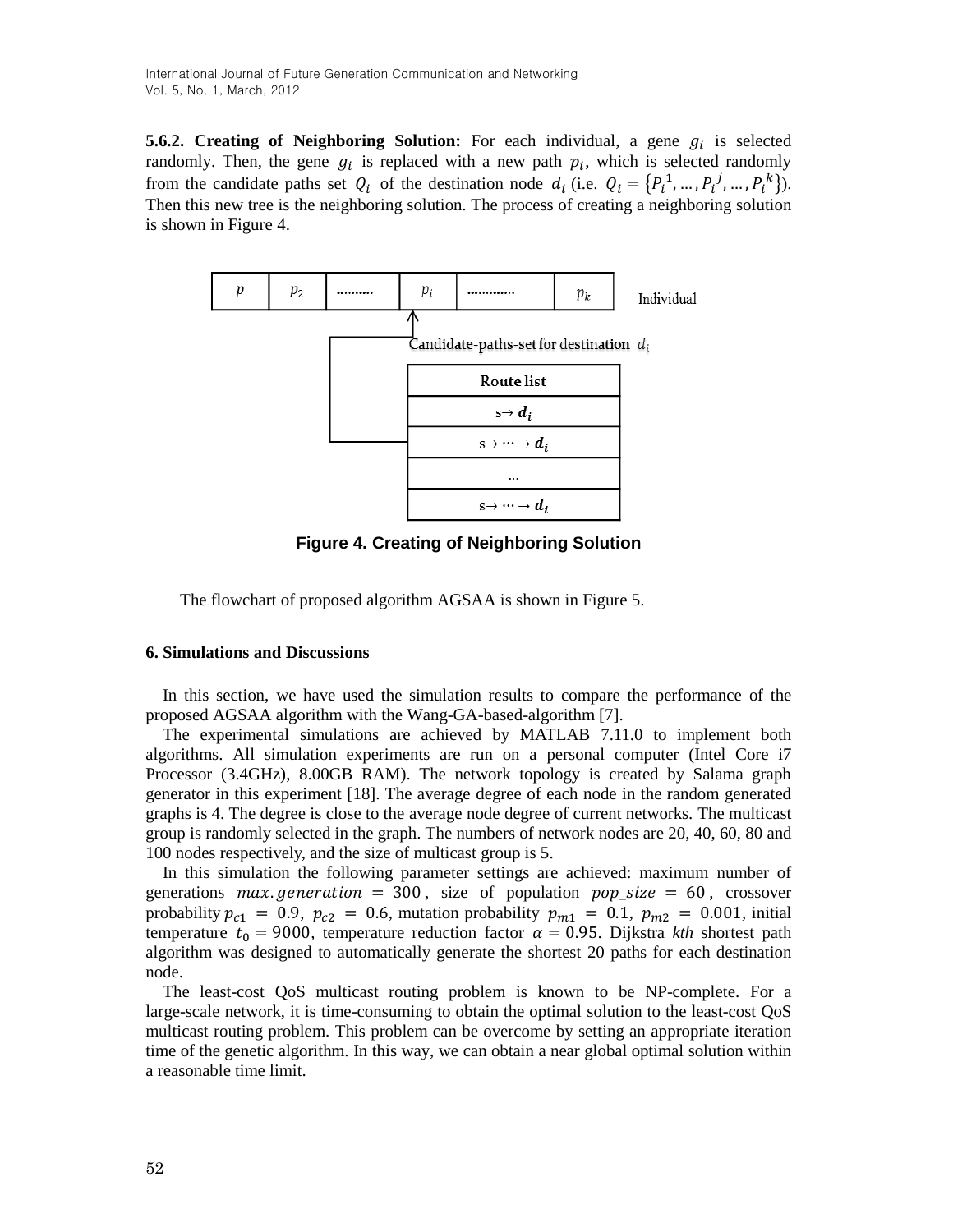

**Figure 5. Flowchart of AGSAA**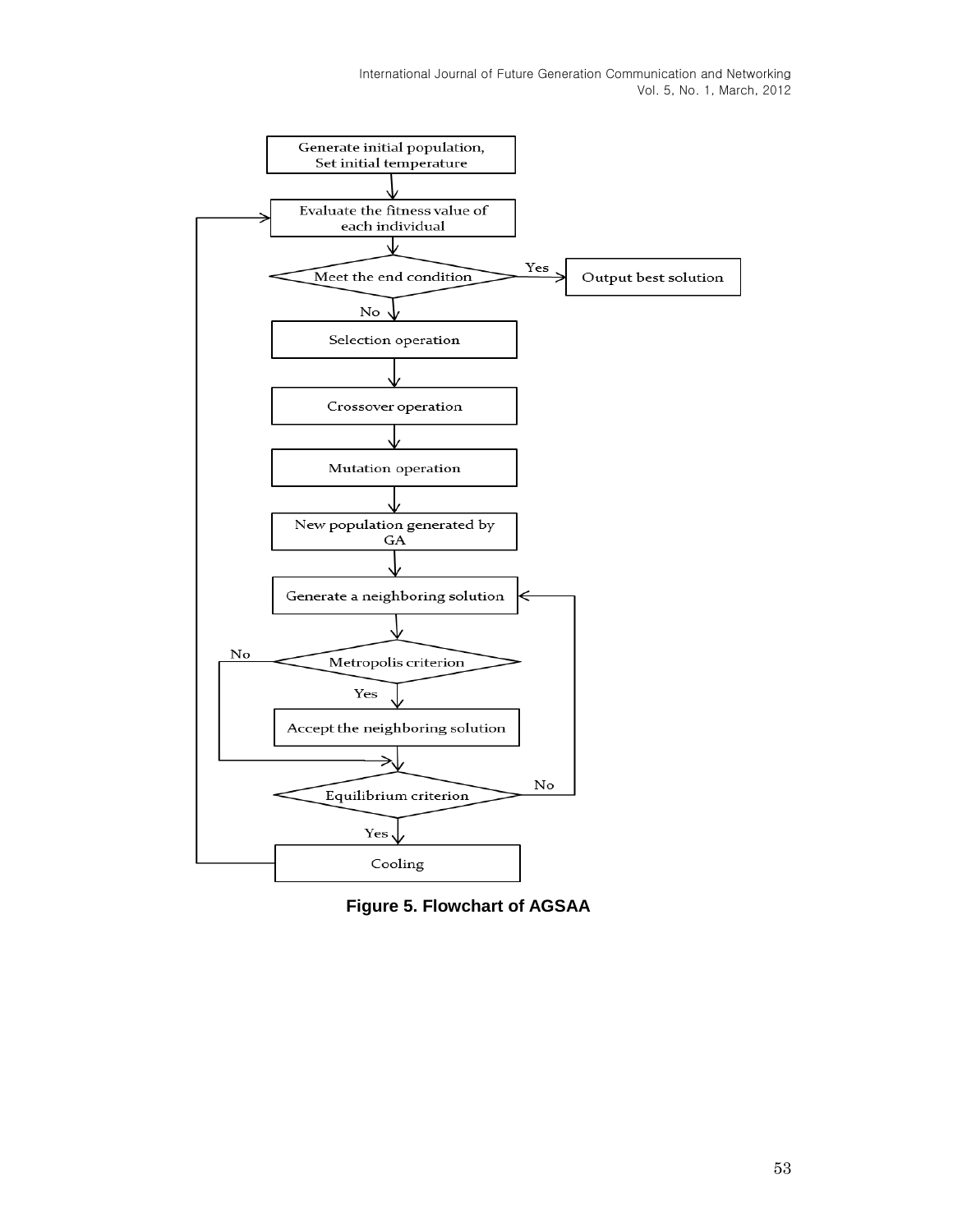

**Figure 6. Comparison of Least Tree Cost in 20 Nodes Network**



**Figure 7. Comparison of Least Tree Cost in 40 Nodes Network**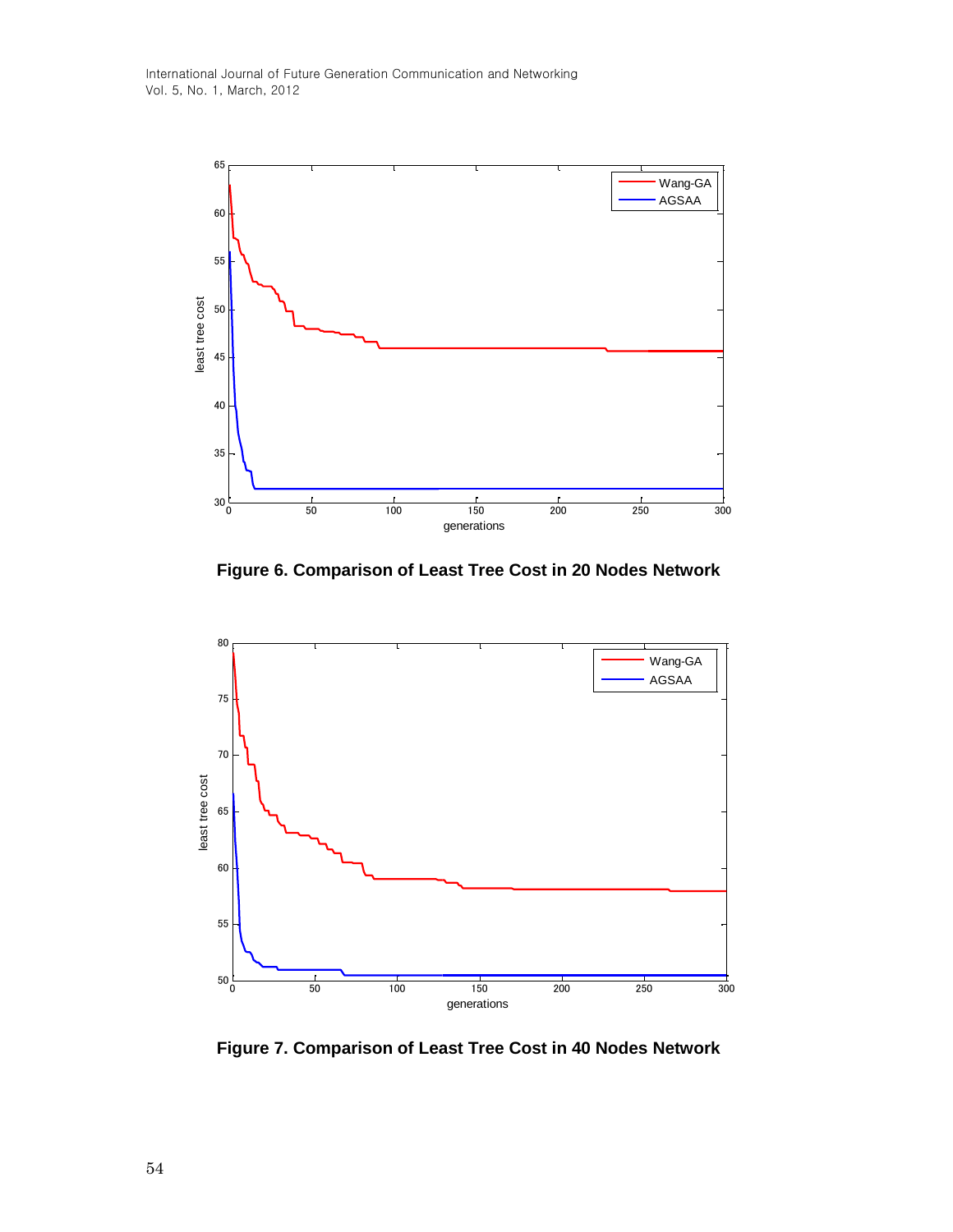

**Figure 8. Comparison of Least Tree Cost in 60 Nodes Network**



**Figure 9. Comparison of Least Tree Cost in 80 Nodes Network**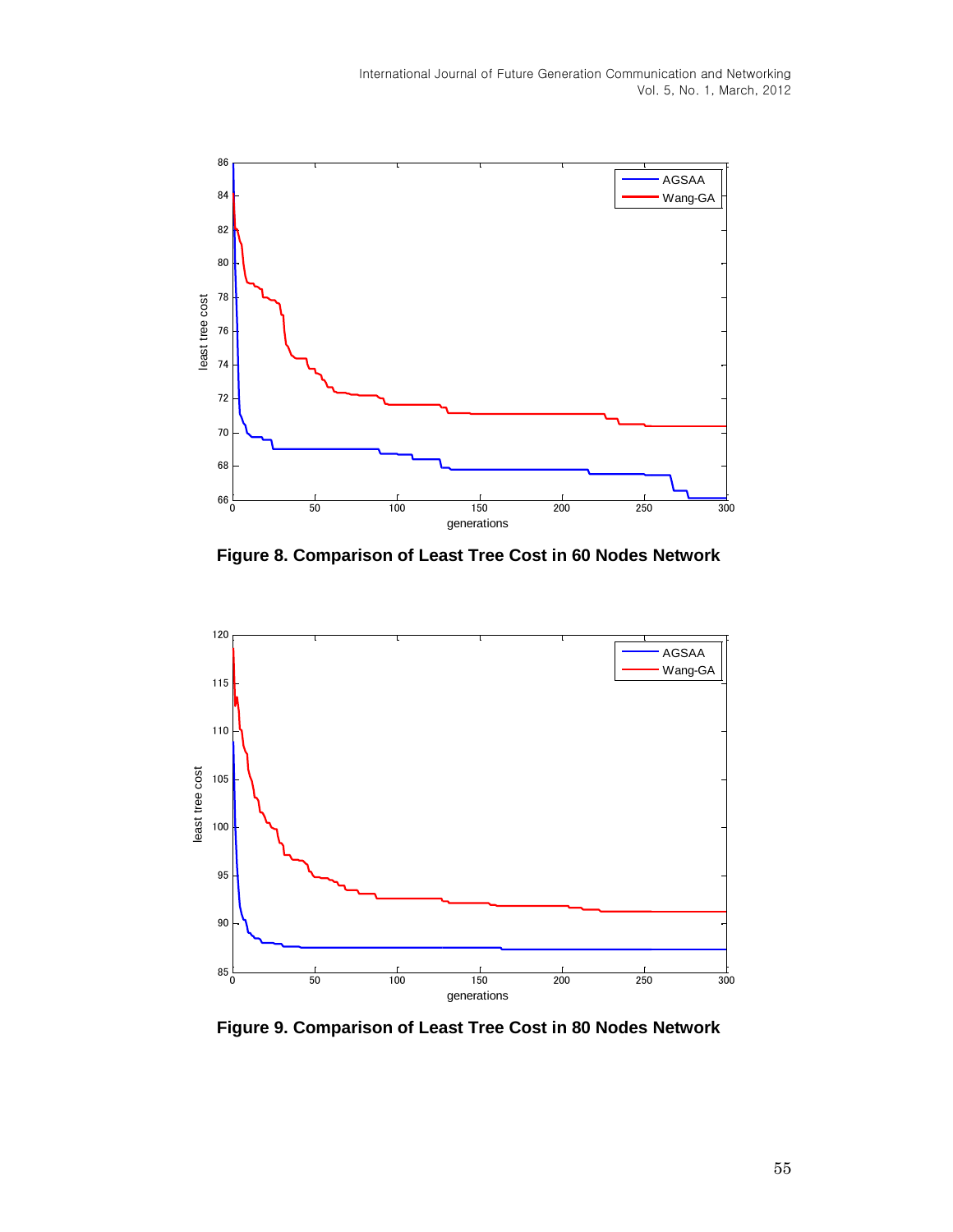

**Figure 10. Comparison of Least Tree Cost in 100 Nodes Network**



**Figure 11. Average Iteration Times of Reaching the Minimum Multicast Tree Cost in Different Networks**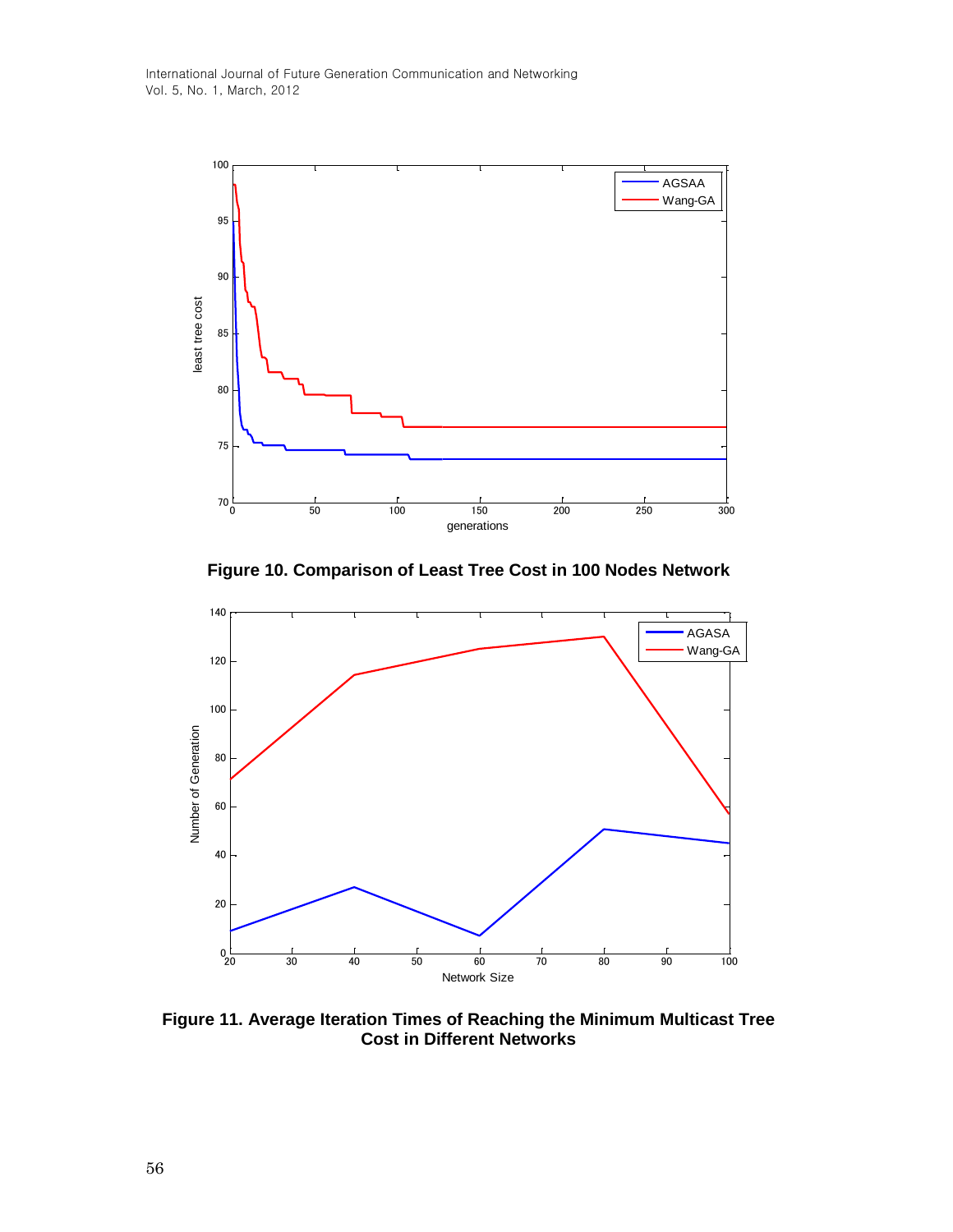The experiments mainly test the convergence ability, the convergence speed, and the least-cost of achieved solutions in each generation.

Figures 1, 2, 3, 4 and 5 show the least tree cost of our proposed AGSAA algorithm and Wang-GA-based algorithm versus iteration times in 20, 40, 60, 80 and 100 nodes networks respectively. These figures indicate that our proposed AGSAA algorithm can result in a smaller average tree cost than Wang-GA-based algorithm.

Figure 6 shows the average iteration times of reaching the minimum tree cost in 20, 40, 60, 80 and 100 nodes networks. This result indicates that the AGSAA provides a significant improvement for obtaining a global optimum solution or a near global optimum solution in early generation. This simulation result shows that this AGSAA algorithm has fast convergence speed.

# **7. Conclusion**

Multicast is an essential technology for many real-time multimedia applications involving group communication. QoS multicast routing become one of important technique in network real-time information transmission. Least-cost QoS multicast routing algorithm will be essential for the high-speed information networks.

In this paper, a least-cost QoS multicast routing algorithm AGSAA that combined Genetic Algorithm (GA) and simulated annealing algorithm (SA) is proposed. Our proposed algorithm has main features as follows:

- $\triangleright$  Using pre-processing phase to delete all the links, which their bandwidth are less than the minimum required bandwidth.
- Candidate-paths-set encoding method based on Dijkstra *kth* shortest path algorithm is adopted in this paper, and the encoding and decoding operations in genetic algorithm are simplified.
- $\triangleright$  In GA, we use fitness function to evaluate each individual. In this paper, we define the fitness function using the penalty technique. A penalty method replaces a constrained optimization with an unconstrained one. The unconstrained problems are formed by adding a term to the fitness function that consists of a penalty parameter and a measure of violation of the constraints.
- $\triangleright$  Selection operation in this paper adopts roulette wheel selection method and best individual preservation strategy.
- $\triangleright$  The improved adaptive crossover and mutation probabilities are adopted in this paper, and the speed of convergence is improved.
- $\triangleright$  The method of crossover operation ensures that the excellent link gene can be saved in offspring.
- $\triangleright$  Metropolis criterion of SA is combined with, and the algorithm can escape from the local optimal solution. SA can avoid the premature convergence of GA, and the character of GA is used to avoid the lower convergence speed of SA.

Therefore, this AGSAA algorithm can not only escape from local optimum but also have high convergence speed and excellent convergence ability. The simulation results show that this AGSAA algorithm has fast convergence speed and good performance of cost than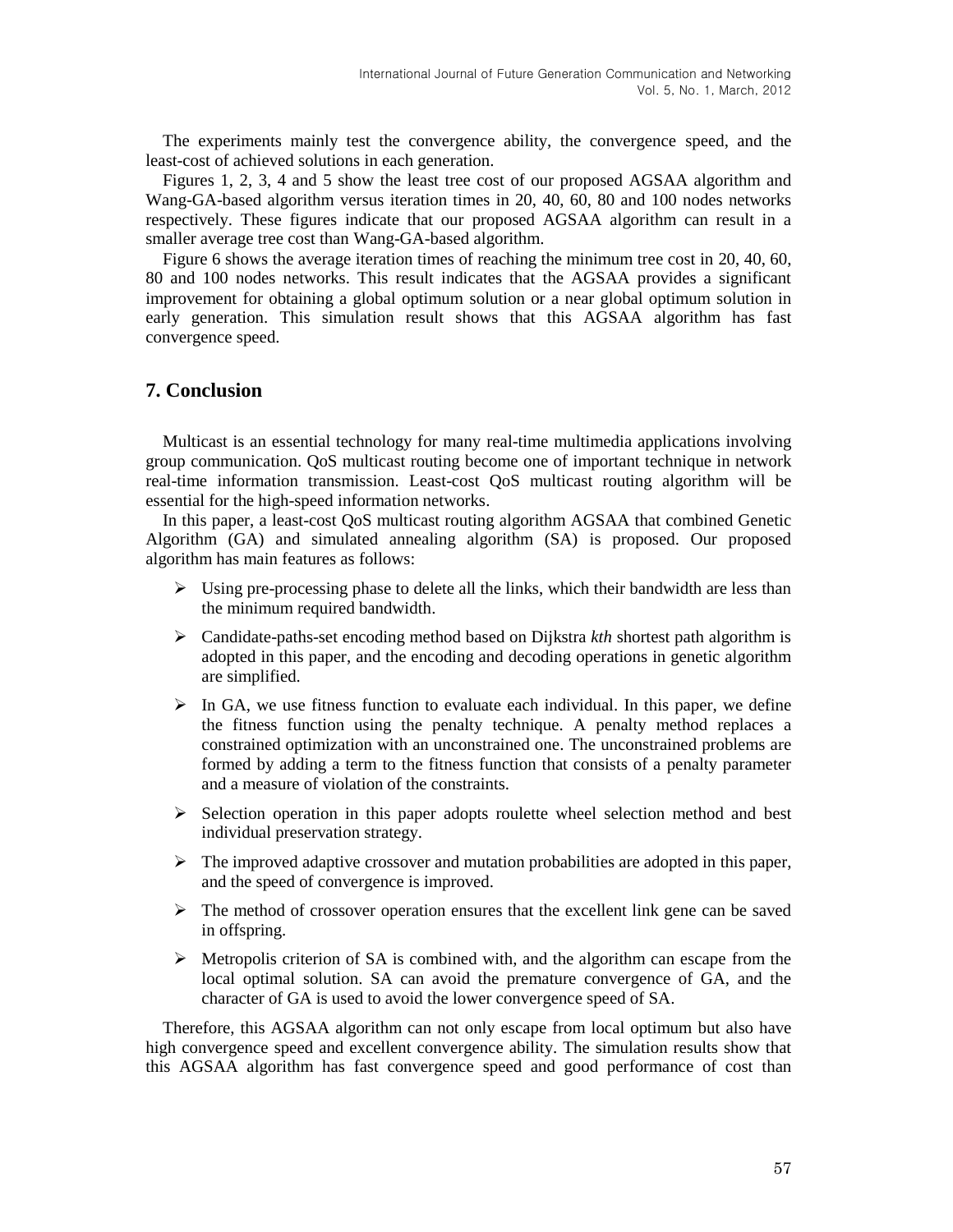Wang-GA-based algorithm. This algorithm is an effective solution to the least-cost QoS multicast routing problem.

#### **Acknowledgements**

The author would like to express gratitude to all those who have helped her during the writing of this paper. Firstly, the author gratefully acknowledges the help of her supervisor Professor Lei Li. She appreciates his patience, encouragement, and professional instructions during this paper writing. Also, the author deeply appreciates the contribution to this paper made in various ways by her friends and classmates.

#### **REFERENCES**

- [1] Fei X, Luo JZ, Wu JY, Gu JQ, "QoS Routing Based on Genetic Algorithm", Computer Communications, vol. 22, **(1999)**, pp. 1392–1399.
- [2] Kompella VP, Pasquale JC, Polyzos GC, "Multicast routing for multimedia communication", IEEE/ACM Transactions on Networking, vol. 1, No. 3, **(1993)**, pp. 286–292
- [3] Parsa M, Zhu Q, Garcia-Luna-Aceves JJ, "An iterative algorithm for delay constrained minimum-cost multicasting", IEEE/ACM Transactions on Networking, vol. 6, no. 4, **(1998)**, pp. 461–474.
- [4] Wang ZY, Shi BX, Zhao ED, "Bandwidth Delay Constrained Least Cost Multicast Routing Based on Heuristic Genetic Algorithm", Computer Communications, vol. 24, **(2001)**, pp. 685–692.
- [5] Haghighat AT, Faez K, Dehghan M, Mowlaei A, Ghahreman Y, "GA-Based Heuristic Algorithms for QoS Based Multicast Routing", Knowledge-Based Systems, vol.16, **(2003)**, pp. 305–312.
- [6] Kapsalis A, Rayward-Smith VJ, Smith GD, "Solving the graphical Steiner tree problem using genetic algorithms", Journal of the Operational Research Society, vol. 44, no. 4, **(1993)**, pp. 397–406.
- [7] Wang XH, Wang GX, "A multicast routing approach with delay-constrained minimum-cost based on genetic algorithm", Journal of China Institute of Communications, vol.23, no.3, **(2002)**, pp. 112–117.
- [8] Hamdan M, El-Hawary ME, "Multicast Routing with Delay and Delay Variation Constraints Using Genetic Algorithm", Proc. The Canadian Conference on Electrical and Computer Engineering (CCCECE 2004), **(2004)**, pp. 2363-2366.
- [9] Sun Q, "A genetic algorithm for delay-constrained minimum-cost multicasting", Technical Report, Insititute of Operationg Systems and Computer Networks, TU Braunschweig, Butenweg, 74/75, 38106, Braunschweig, Germany, **(1999)**.
- [10] Leung Y, Li G, Xu ZB, "A genetic algorithm for the multiple destination routing problems", IEEE Transactions on Evolutionary Computation, vol.2, no.4, **(1998)**, pp.150–161.
- [11] Zhang Q, Lenug YW, "An orthogonal genetic algorithm for multimedia multicast routing", IEEE Transactions on Evolutionary Computation, vol.3, no.1, **(1999)**, pp.53–62.
- [12] Esbensen H, "Computing near-optimal solutions to the Steiner problem in a graph using a genetic algorithm", Computer Science Department, Aarhus University, DK-8000 Aarhus C, Denmark, **(1994)**.
- [13] Kazarlis SA, Bakirtzis AG, Petridis V, "a genetic algorithm solution to the unit commitment problem", IEEE Transactions on Power Systems, vol. 11, no. 1, **(1996)**, pp.83-92.
- [14] Zhang K, Wang H, Feng YL, "Distributed multicast routing for delay and delay variation-bounded Steiner tree using simulated annealing", Computer Communications, vol.28, no.11, **(2005)**, pp. 1356–1370.
- [15] Zhang L, Cai LB, Li M, Wang FH, "A method for least-cost QoS multicast routing based on genetic simulated annealing algorithm", Computer Communications, vol. 32, **(2009)**, pp. 105–110.
- [16] Rehab FAK, "Hybrid discrete PSO with GA operators for efficient QoS multicast routing", Ain Shams Engineering Journal, vol. 2, **(2011)**, pp. 21–31.
- [17] Liu JM, Liu GY, "Algorithm of QoS Multicast Routing Based on Genetic Simulated Annealing Algorithm", International Conference on Computer Application and System Modeling, ICCASM, **(2010)**.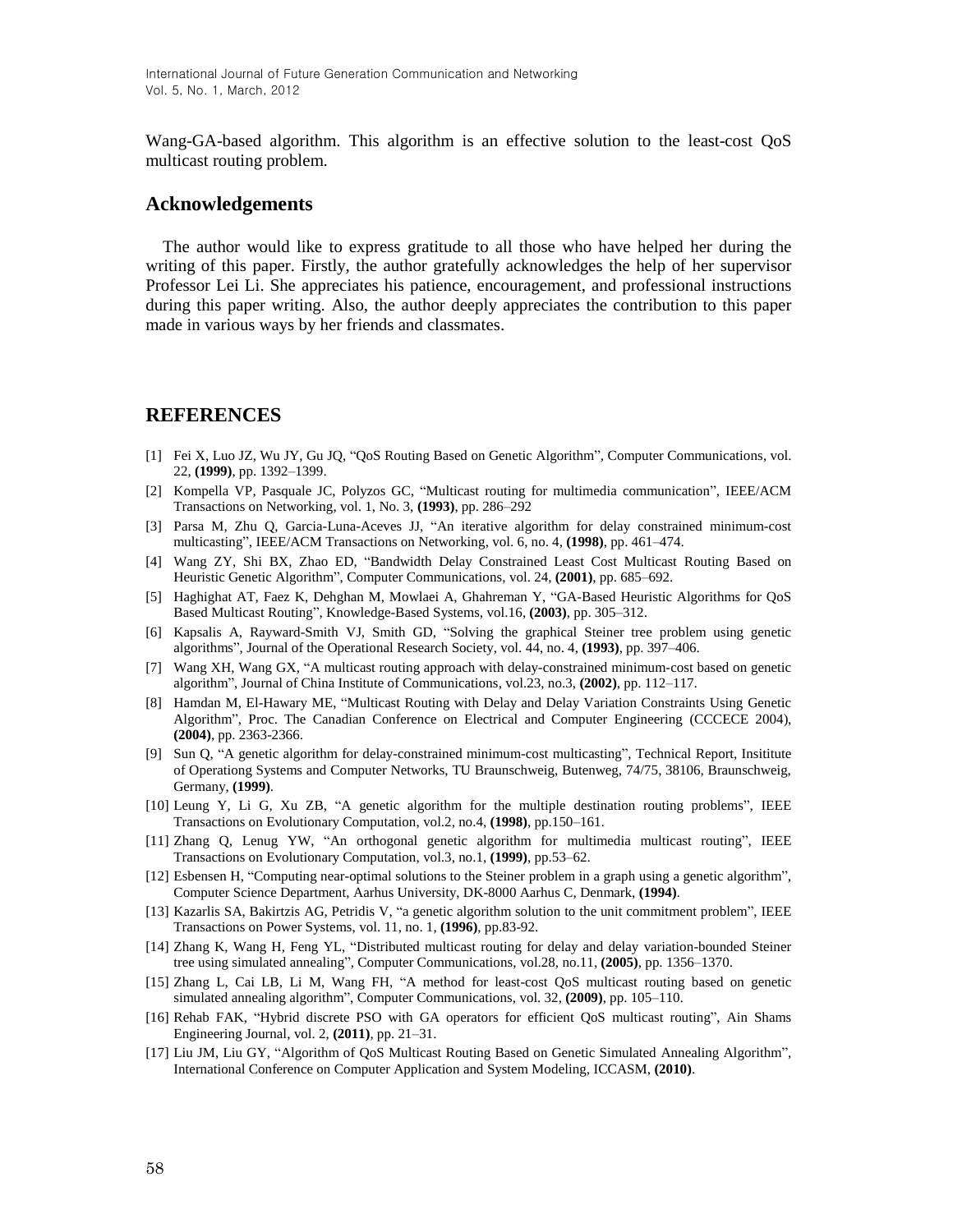- [18] Salama HF, Reeves DS, Viniotis Y, "Evaluation of multicast routing algorithms for real-time communication on high-speed networks", IEEE Journal on Selected Areas in Communications, vol. 15, no.3, **(1997)**, pp. 332–345.
- [19] Srinivas M, Patnaik LM, "Adaptive Probabilities of Crossover and Mutation in Genetic Algorithms", IEEE Transactions On Systems, Man And Cybernetics, vol. 24, no. 4, **(1994)**, pp. 656–667.
- [20] Metropolis N, Rosenbluth AW, Rosenbluth MN, Teller AH, Teller H, "Equation of calculations by fast computing machines", The Journal of Chemical Physics, vol. 21, no. 6, **(1953)**, pp. 1087–1092.
- [21] Wang XW, Cao JN, Cheng H, Huang M, "QoS multicast routing for multimedia group communications using intelligent computational methods", Computer Communications 29 **(2006)**, pp. 2217–2229.
- [22] Holland JH, "Adaptation in Natural and Artificial Systems", Ann Arbor, The University of Michigan Press **(1975)**.
- [23] Goldberg DE, "Genetic Algorithms in Search, Optimization and Machine Learning", Addison Wesley, **(1989)**, pp. 432.
- [24] Forrest S, Mitchell M, "Relative building-block fitness and the building-block hypothesis", In L. D. Whitley, editor, Foundations of Genetic Algorithms 2, Morgan Kauffman, San Mateo, CA, **(1993)**.

## **Authors**



**Bo Peng** received the M.Sc. degrees in Electronic Technology from Technische Universität Dresden (TU Dresden), Germany, in 2008. She is currently working toward the Ph.D. degree in the Department of Information Electronics Engineering at Hosei University, Tokyo, Japan. Her research interests include multicast routing, mobile ad hoc networks, etc.



**Dr. Lei Li** is a full Professor and the Vice-Dean of Faculty of Science and Engineering, Hosei University, Koganei, Tokyo in Japan. Dr. Lei Li was born in Yancheng, Jiangsu, China on May 1, 1961. He received his Doctor Degree of Science from Xian Jiaotong University, China in 1989, and Doctor Degree of Engineering from Tohoku University, Japan in 1994 separately. He studied at Hirosaki University, Japan as a Post-Doctoral and Research Assistant from April, 1989 to March 1992. From April 1992 up to present, he has been on the Faculty of Computer Science and Engineering [1992-1997: Associate Professor, Aomori University, Japan, 1997-2001: Associate Professor, Yamaguchi University, Japan, 1999-2000: Visiting Professor, State University of New York at Stony Brook, 2002-present, Professor, Hosei University, Japan]. His research interest includes the Fast Algorithms, Parallel Algorithms, Genetic Algorithms, Neural Networks, Machine Learning Algorithms etc. He has published around 220 papers in refereed journals, conference proceedings and book chapters in these areas. He has been involved in more than 30 conferences and workshops as a program/general/organizing chair. He is serving as the president of International Information Institute. In addition, he is the Editor-in-Chief of Information, An International Interdisciplinary Journal and as an Associate Editor for some other International Journals. He has been acting as an author/co-author or an editor/co-editor of 12 books. He